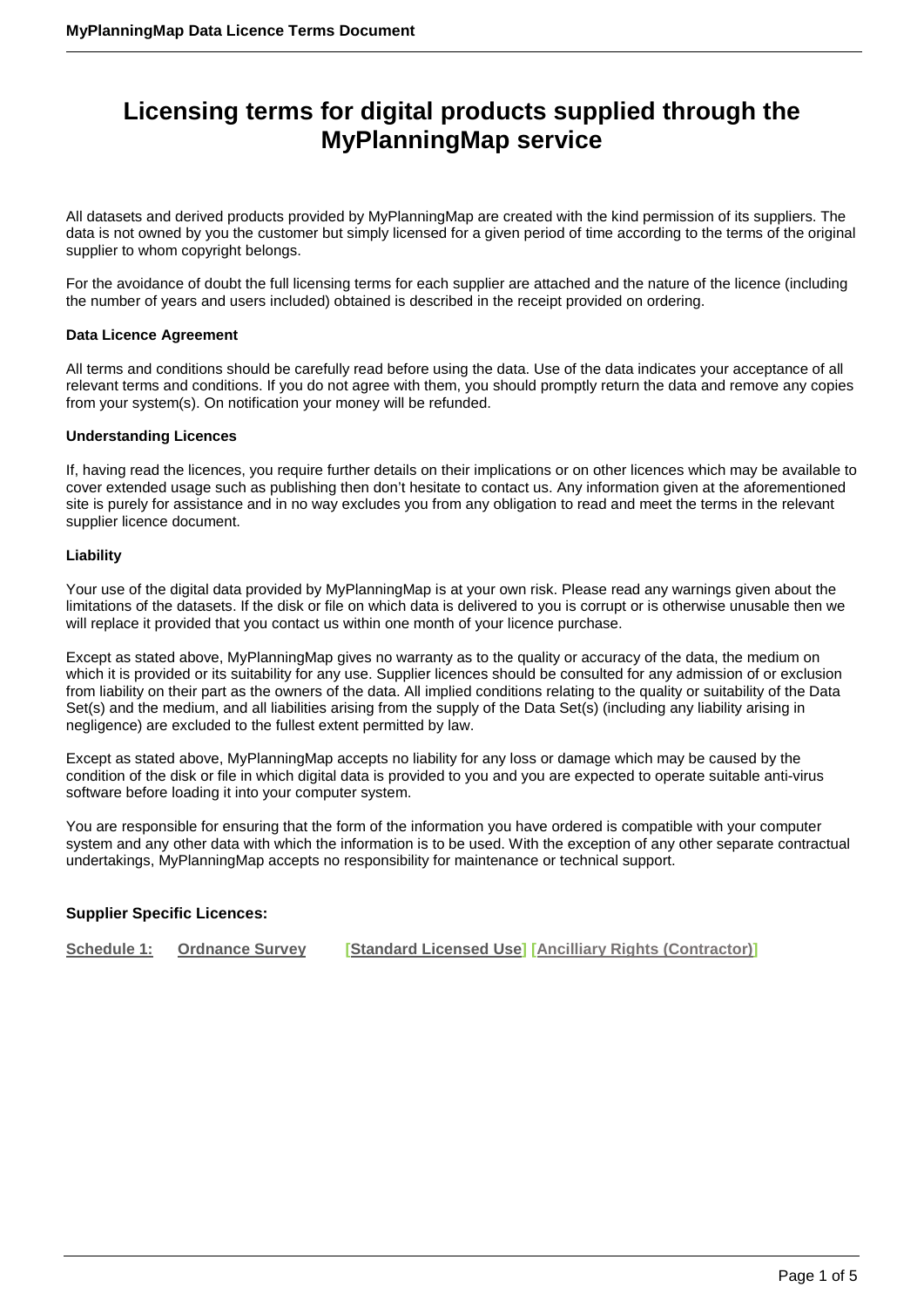## <span id="page-1-0"></span>**SCHEDULE 1.1:**

**Ordnance Survey: Standard Licensed Use**

MYPLANNINGMAP Licensed Partner Licence No.: 100019980

#### **1 Licensed Use**

- 1.1 The Customer's Licensed Use of Licensed Data is:
- 1.1.1 Business Use as set out in paragraph 2; and
- 1.1.2 Limited External Use as set out in paragraph 3.

#### **2 Business Use**

- 2.1 Business Use is the use of Licensed Data solely for the internal administration and operation of the Customer's business.
- 2.2 Business Use does not entitle the Customer to make available or to provide Licensed Data to third parties.

#### **3 Limited External Use**

- 3.1 Limited External Use is, subject to paragraph 3.2, the use of Licensed Data:
- 3.1.1 **to promote** the Customer's own business by generating a map which demonstrates one or more of the following:
- a) the location of the premises and static assets which the Customer owns, leases or manages;
- b) the location of a bespoke event organised by the Customer up to and for the duration of the event;
- c) directions or routes (which are not specific to any particular customer or third party) to the premises or static assets in paragraph 3.1.1 (a) or event in paragraph 3.1.1 (b);
- d) the scope of the Customer's area of operation;
- 3.1.2 **to report** on the Customer's own business by including a map in:
- a) an annual report on the affairs of the Customer's business or for accounting purposes, in each case produced to comply with a statutory obligation (including, without limitation, section 415 of the *Companies Act 2006*); and/or
- b) a report to be submitted to a regulatory body to which the Customer is subject in order to meet that regulatory body's requirements; and/or
- 3.1.3 **to include a map within any professional services** provided by the

Customer to its clients, such map only to be used (in the case of a business client) for the internal administration and operation of such client's business.

- 3.2 Limited External Use is subject to the following conditions:
- 3.2.1 any map generated in accordance with paragraph 3.1 shall not comprise:
- a) a service or product in itself; or
- b) a significant part of any product or service offered by the Customer; or
- c) a service or product (or significant part of any product or service) provided on behalf of a third party;
- 3.2.2 the map shall be in a raster format and the Customer shall use its reasonable endeavours to prevent third parties from being able to edit the map or from extracting Licensed Data from the map;
- 3.2.3 the map shall not be of a larger scale or area and shall not contain a larger number of features than is reasonable for it to fulfil its function;
- 3.2.4 the Customer shall display additional information on or with the map, which information facilitates the purposes in paragraphs 3.1.1 to 3.1.3;
- 3.2.5 the Customer shall not receive any direct payment, credit or money's worth as a result of allowing third parties to access, view or use the map but, for maps generated in accordance with paragraph 3.1.1, the Customer shall be entitled to use the map in conjunction with advertisements that are not illegal, deceptive, misleading, unethical or detrimental to the reputation of the Licensed Data and/or us; and
- 3.2.6 for the avoidance of doubt, the Customer shall ensure that acknowledgements of copyright and database right ownership are included in a conspicuous position in all copies of the Licensed Data.

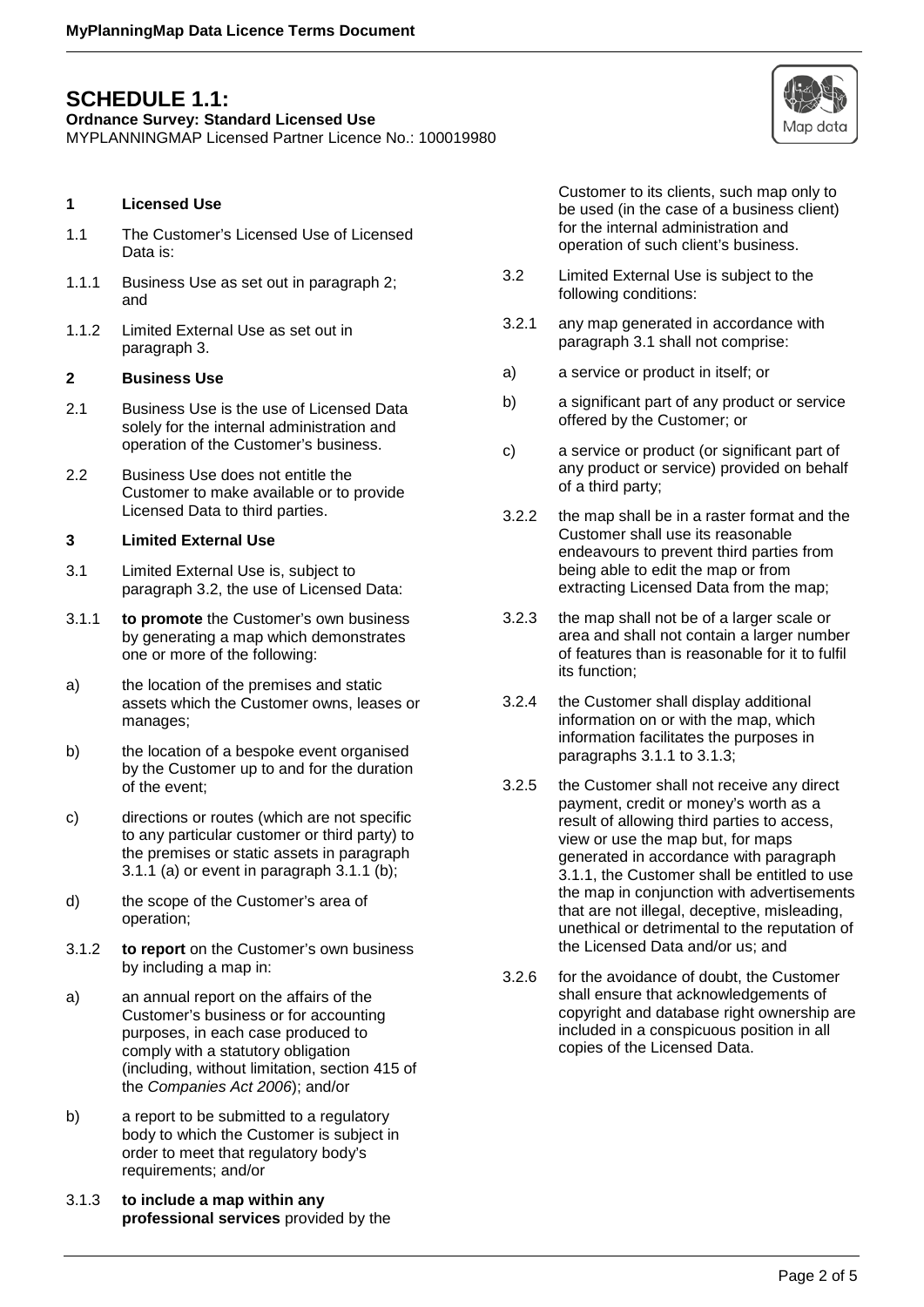## <span id="page-2-0"></span>**SCHEDULE 1.2:**

**Ordnance Survey: Ancillary Rights to Customer's Licensed Use** MYPLANNINGMAP Licensed Partner Licence No.: 100019980

**1 Customer Contractor Rights**

Customers may sublicense Licensed Data to Customer Contractors solely for the purpose of the Customer Contractor providing, or tendering to provide, the Customer with goods or services for the Customer's Licensed Use. Customers are subject to and comply with the obligations set out in paragraphs 1.1 to 1.6.

#### 1.1 **Number of Terminals**

Prior to providing Licensed Data to a Customer Contractor, a Customer shall: 1.1.1 ensure that the number of Terminals licensed under its Customer Sub-licence is sufficient to account for the Customer's own Licensed Use and the additional number of Terminals required by its Customer Contractor; or

1.1.2 extend the number of Terminals licensed under the Customer Sub-licence to ensure compliance with 1.1.1 above.

#### 1.2 **Digital Form**

If the Customer provides the Customer Contractor with Licensed Data in a digital form, the Customer shall ensure the Customer Contractor enters into a formal written agreement (before it has access to any Licensed Data) which contains provisions equivalent to those in and required by Clause 5.4.1 (a) to (f) of the Framework (which, for the avoidance of doubt shall include obligations in relation to copyright and database right acknowledgments equivalent to Clause 6.3 of the Framework).

#### 1.3 **Sharing of Licensed Data between Customer Contractors**

Except in relation to Address Datasets, Points of Interest Data and Land-Form PROFILE Plus Data, the Customer may grant its Customer Contractors the right to supply and receive copies of Licensed Data in a digital form to and from other Customer Contractors provided that:

1.3.1 both Customer Contractors are licensed by the Customer for the Licensed Data being supplied and/or received;

- 1.3.2 the goods or services which each Customer Contractor is providing, or tendering to provide to the Customer shall each form part of a larger project or related series of works required by the Customer;
- 1.3.3 a Customer Contractor uses copies of Licensed Data supplied by another Customer Contractor solely for the purpose of providing or tendering to provide goods or services to the Customer as part of the Customer's Licensed Use;
- 1.3.4 the use by a Customer Contractor of Licensed Data supplied by another Customer Contractor shall be governed by its agreement with the Customer, referred to in paragraph 1.2;
- 1.3.5 a Customer Contractor shall not receive any direct or indirect payment, credit or money's worth for the supply of the Licensed Data to another Customer Contractor; and
- 1.3.6 a Customer Contractor shall, prior to supplying any Licensed Data to another Customer Contractor, obtain written confirmation from the Customer that (a) the other Customer Contractor is licensed by the Customer for the Licensed Data being supplied, and (b) the goods or services which each Customer Contractor is providing, or tendering to provide to the Customer each forms part of a larger project or related series of works required by the Customer.

### 1.4 **Paper Copies**

If the Customer provides the Customer Contractor with Licensed Data in paper form (referred to in this paragraph 1.4 and paragraph 1.5 as '**Paper Copies**'), the Customer shall not be required to enter into a formal written agreement with the Customer Contractor provided that the Customer ensures that:

- 1.4.1 the Customer Contractor uses the Paper Copies solely for the purposes of providing, or tendering to provide, the Customer with goods or services for the Customer's Licensed Use;
- 1.4.2 the Paper Copies only cover an area that is proportionate to the amount of goods or services that the Customer Contractor is engaged to provide;
- 1.4.3 the Customer Contractor is not permitted to and shall not copy, sub-license, distribute,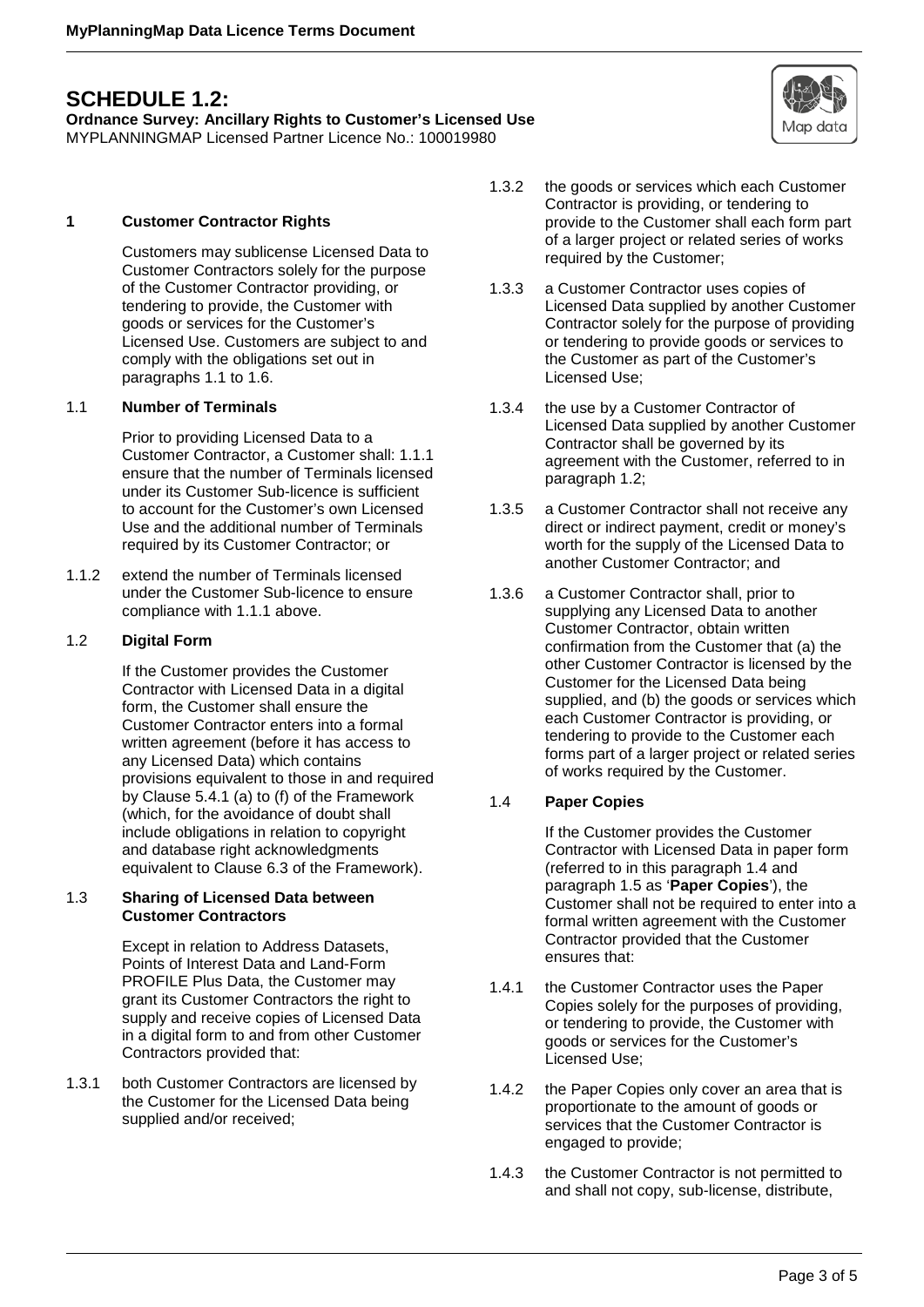sell or otherwise make available the Paper Copies to third parties in any form;

- 1.4.4 the Customer Contractor destroys or returns to the Customer all such Paper Copies immediately upon: a) its completion of the tender or provision of goods or services referred to in paragraph 1.4.1; or b) expiry or termination of this Agreement or Contract, whichever is the sooner, and provides, at the Customer's request, a sworn statement by a duly authorized person that it no longer holds any such Paper Copies;
- 1.4.5 neither the Customer nor the Customer Contractor shall receive any direct or indirect payment, credit or money's worth for the supply of Paper Copies; and
- 1.4.6 the Paper Copies are marked in accordance with Clause 6.3 of the Framework and contain a statement stipulating that the Customer Contractor is permitted to use the Paper Copies solely for the purpose of assisting it with the delivery to the Customer of the goods or services it is engaged to provide.
- 1.5 The Customer may permit its Customer Contractor to supply Paper Copies to any third party provided that the Customer Contractor ensures that:
- 1.5.1 such third party is engaged to provide:
- a) all or part of the works that the Customer Contractor is engaged to provide to the Customer (referred to in this paragraph 1.5.1 as the 'Works');
- b) part of a larger project (which also includes the Works); or
- c) works which, together with the Works, are part of a series of works required by the Customer, and uses the Paper Copies solely for the purpose of providing a), b) or c) above to the Customer for the Customer's Licensed Use;
- 1.5.2 such third party agrees to comply with terms no less onerous than those set out in paragraphs 1.4.1 to 1.4.6 with respect to its use of Paper Copies under paragraph 1.5.1 above. For the purposes of this paragraph, references in paragraphs 1.4.1 to 1.4.6 to:
- a) 'Customer' shall mean 'Customer Contractor';
- b) 'Customer Contractor' shall mean the third party to whom Paper Copies are supplied under this paragraph; and
- c) 'Agreement or Contract' shall mean the licence between the Customer and its Customer Contractor.
- 1.6 **Liability for Customer Contractors**

Liability under Clause 5.7.3 of the Framework shall extend to and include acts and omissions of Customer Contractors.

#### **2 Free to Use Data**

#### 2.1 **Licence for Free to Use Data**

Subject to paragraphs 2.2 and 2.3 and you the Customers comply with the provisions of paragraphs 2.2 and 2.3, Customers are granted a non-exclusive, royalty-free, perpetual licence to use and sub-license Intellectual Property Rights in Free to Use Data that are owned by us or delegated to us by the Controller of Her Majesty's Stationery Office.

#### 2.2 **Conditions of Free to Use Data**

Notwithstanding anything within the Agreement to the contrary, the terms of the Agreement shall not apply to the Customer's and its sub-licensees' use of Free to Use Data, save for the following terms of this paragraph 2.2:

- 2.2.1 the licence granted in paragraph 2.1 shall entitle neither you nor your sub-licensees to (and you shall procure that no sub-licensee shall) re-create, reproduce or represent any Feature Attribution or any Feature in any Topographic Dataset (or any substitution of such Feature Attribution or Feature);
- 2.2.2 subject to Clause 12.1 of the Framework, we shall have no liability in respect of the Customer's or any of the Customer's sublicensees' use of Free to Use Data and are indemnified from and against all costs, expenses, damages, losses or liabilities incurred or suffered by us arising out of any third party dispute or claim in connection with the Free to Use Data (including, without limitation, any product liability claim); and
- 2.2.3 Customers must acknowledge the copyright and the source of the Free to Use Data by including the following attribution statement: 'Contains Ordnance Survey data © Crown copyright and database rights [year of issue]'. Customers shall include the same acknowledgement requirement in any sublicences of the Free to Use Data that they grant, and a requirement that any further sub-licences do the same.

#### 2.3 **Guidance on Free to Use Data**

Where Customers are in any doubt as to whether or not something constitutes Free to Use Data, Customers shall consult us for guidance.

**3 Customer Data**